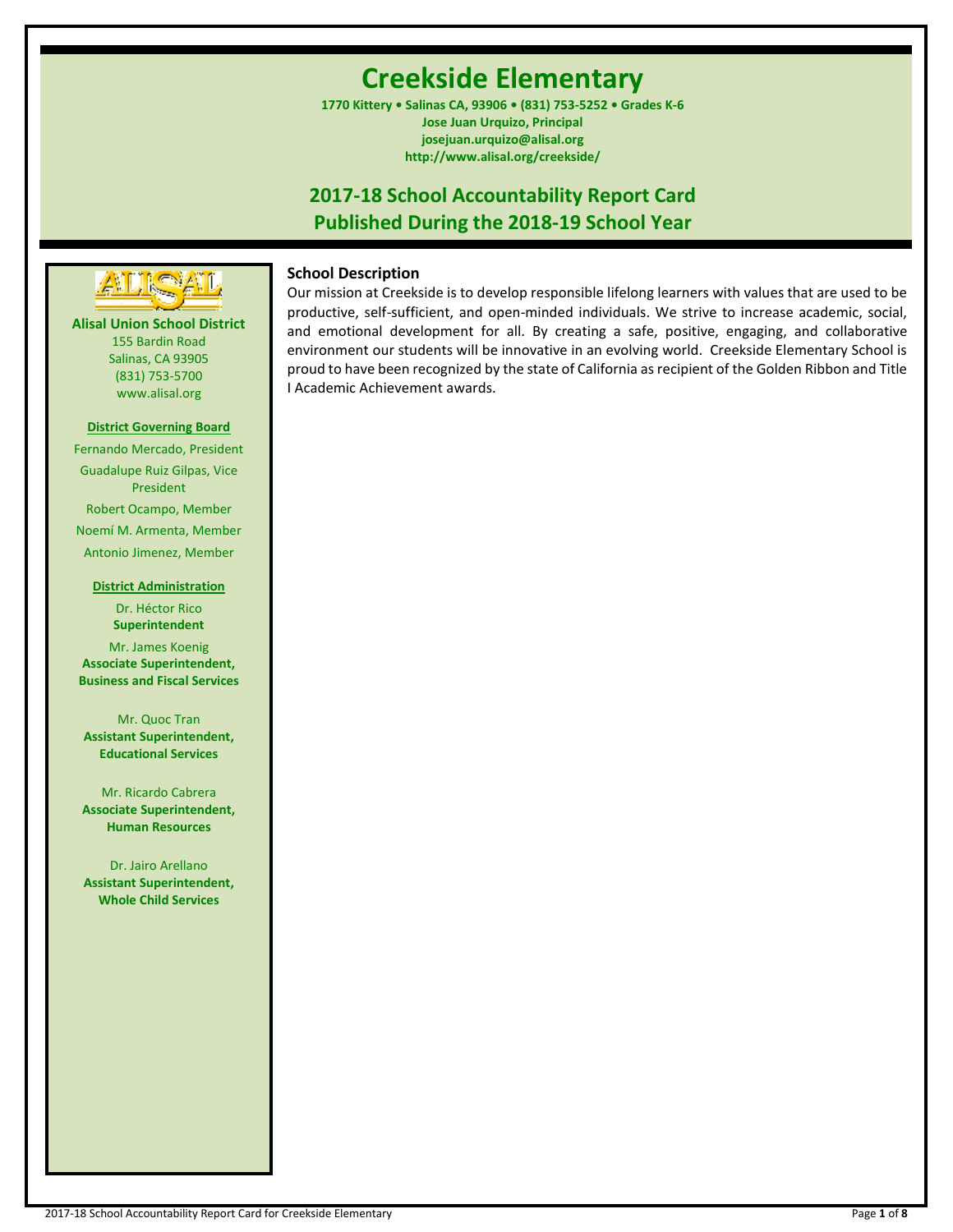## **About the SARC**

By February 1 of each year, every school in California is required by state law to publish a School Accountability Report Card (SARC). The SARC contains information about the condition and performance of each California public school. Under the Local Control Funding Formula (LCFF) all local educational agencies (LEAs) are required to prepare a Local Control and Accountability Plan (LCAP), which describes how they intend to meet annual school-specific goals for all pupils, with specific activities to address state and local priorities. Additionally, data reported in an LCAP is to be consistent with data reported in the SARC.

- For more information about SARC requirements, see the California Department of Education (CDE) SARC web page at [https://www.cde.ca.gov/ta/ac/sa/.](https://www.cde.ca.gov/ta/ac/sa/)
- For more information about the LCFF or LCAP, see the CDE LCFF web page at [https://www.cde.ca.gov/fg/aa/lc/.](https://www.cde.ca.gov/fg/aa/lc/)
- For additional information about the school, parents/guardians and community members should contact the school principal or the district office.

| 2017-18 Student Enrollment by Grade Level       |     |  |  |  |  |
|-------------------------------------------------|-----|--|--|--|--|
| <b>Number of Students</b><br><b>Grade Level</b> |     |  |  |  |  |
| Kindergarten                                    | 91  |  |  |  |  |
| Grade 1                                         | 92  |  |  |  |  |
| Grade 2                                         | 87  |  |  |  |  |
| Grade 3                                         | 98  |  |  |  |  |
| Grade 4                                         | 102 |  |  |  |  |
| Grade 5                                         | 77  |  |  |  |  |
| Grade 6                                         | 120 |  |  |  |  |
| <b>Total Enrollment</b>                         | 667 |  |  |  |  |

| 2017-18 Student Enrollment by Group        |                                    |  |  |  |
|--------------------------------------------|------------------------------------|--|--|--|
| <b>Group</b>                               | <b>Percent of Total Enrollment</b> |  |  |  |
| <b>Black or African American</b>           | 1.6                                |  |  |  |
| American Indian or Alaska Native           | 0.0                                |  |  |  |
| Asian                                      | 3.7                                |  |  |  |
| Filipino                                   | 3.9                                |  |  |  |
| <b>Hispanic or Latino</b>                  | 85.8                               |  |  |  |
| <b>Native Hawaiian or Pacific Islander</b> | 0.4                                |  |  |  |
| White                                      | 2.7                                |  |  |  |
| <b>Socioeconomically Disadvantaged</b>     | 69.9                               |  |  |  |
| <b>English Learners</b>                    | 46.3                               |  |  |  |
| <b>Students with Disabilities</b>          | 9.1                                |  |  |  |
| <b>Foster Youth</b>                        | 0.7                                |  |  |  |

## **A. Conditions of Learning**

#### **State Priority: Basic**

The SARC provides the following information relevant to the State priority: Basic (Priority 1):

- Degree to which teachers are appropriately assigned and fully credentialed in the subject area and for the pupils they are teaching;
- Pupils have access to standards-aligned instructional materials; and • School facilities are maintained in good repair

| <b>Teacher Credentials</b>                  |           |           |       |  |  |
|---------------------------------------------|-----------|-----------|-------|--|--|
| <b>Creekside Elementary</b>                 | $16 - 17$ | $17 - 18$ | 18-19 |  |  |
| <b>With Full Credential</b>                 | 25        | 23        | 22    |  |  |
| <b>Without Full Credential</b>              | 8         | 8         | 4     |  |  |
| Teaching Outside Subject Area of Competence | O         | O         | 0     |  |  |
| <b>Alisal Union School District</b>         | $16 - 17$ | $17 - 18$ | 18-19 |  |  |
| <b>With Full Credential</b>                 |           |           | 6     |  |  |
| <b>Without Full Credential</b>              |           |           | 0     |  |  |
| Teaching Outside Subject Area of Competence |           |           |       |  |  |

| Teacher Misassignments and Vacant Teacher Positions at this School |  |  |  |  |  |  |  |
|--------------------------------------------------------------------|--|--|--|--|--|--|--|
| <b>Creekside Elementary</b><br>$18-19$<br>$17 - 18$<br>$16 - 17$   |  |  |  |  |  |  |  |
| <b>Teachers of English Learners</b>                                |  |  |  |  |  |  |  |
| Total Teacher Misassignments                                       |  |  |  |  |  |  |  |
| <b>Vacant Teacher Positions</b>                                    |  |  |  |  |  |  |  |

Note: "Misassignments" refers to the number of positions filled by teachers who lack legal authorization to teach that grade level, subject area, student group, etc.

\*Total Teacher Misassignments includes the number of Misassignments of Teachers of English Learners.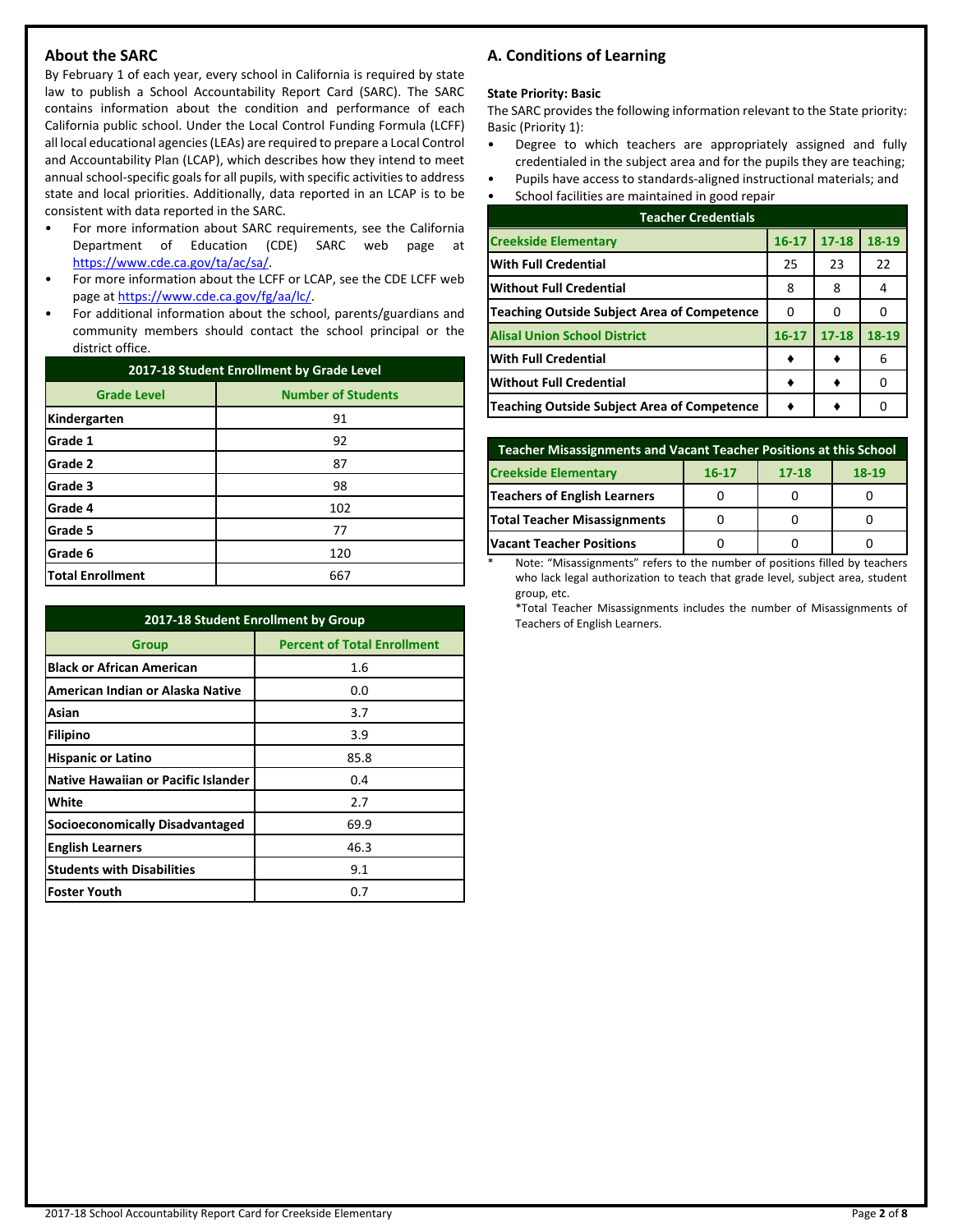## **Quality, Currency, Availability of Textbooks and Instructional Materials (School Year 2018-19)**

In order to meet requirements for common core state standards (CCSS), materials were updated as part of the 2018 adoption.

K-6 Wonders is used to teach all Language Arts standards. In K-6, teachers use Eureka Math.

| <b>Textbooks and Instructional Materials</b><br>Year and month in which data were collected: 2018 |                                                                                                                   |                 |  |  |  |  |
|---------------------------------------------------------------------------------------------------|-------------------------------------------------------------------------------------------------------------------|-----------------|--|--|--|--|
| <b>Core Curriculum Area</b>                                                                       | <b>Textbooks and Instructional Materials/Year of Adoption</b>                                                     |                 |  |  |  |  |
| <b>Reading/Language Arts</b>                                                                      | McMillan / McGraw-Hill, Wonders- K-3, Adopted 2017<br>McMillan / McGraw-Hill, Wonders- 4-6, Adopted 2018          |                 |  |  |  |  |
|                                                                                                   | The textbooks listed are from most recent adoption:                                                               | Yes             |  |  |  |  |
| <b>Mathematics</b>                                                                                | Percent of students lacking their own assigned textbook:<br>$\mathbf 0$<br>Eureka Math, Adopted 2018              |                 |  |  |  |  |
|                                                                                                   | The textbooks listed are from most recent adoption:<br>Percent of students lacking their own assigned textbook:   | Yes<br>$\Omega$ |  |  |  |  |
| <b>Science</b>                                                                                    | Delta Foss- (Kinder-5th grades) - Adopted 2007<br>McGraw-Hill- (6th grade) - Adopted 2006                         |                 |  |  |  |  |
|                                                                                                   | The textbooks listed are from most recent adoption:<br>Percent of students lacking their own assigned textbook: 0 | Yes             |  |  |  |  |
| <b>History-Social Science</b>                                                                     | McGraw-Hill, Vistas-Adopted 2006                                                                                  |                 |  |  |  |  |
|                                                                                                   | The textbooks listed are from most recent adoption:                                                               | Yes             |  |  |  |  |
|                                                                                                   | Percent of students lacking their own assigned textbook: 0                                                        |                 |  |  |  |  |

Note: Cells with N/A values do not require data.

### **School Facility Conditions and Planned Improvements (Most Recent Year)**

Creekside School opened in September 1998 and is a modern educational facility. The school site is located adjacent to a city park. There are 33 modern classrooms, a large multipurpose room and cafeteria, an office building incorporating a staff lounge, nurse's office, and handicapped-accessible bathroom facilities. The library is in a separate building and combined with the brand new computer lab. We have one day custodian and two night custodians who keep our facilities clean and well maintained. The campus also became completey secured by locking gates (closed campus).

| <b>School Facility Good Repair Status (Most Recent Year)</b><br>Year and month in which data were collected: August, 2018 |                      |                                                            |  |  |  |
|---------------------------------------------------------------------------------------------------------------------------|----------------------|------------------------------------------------------------|--|--|--|
| <b>System Inspected</b>                                                                                                   | <b>Repair Status</b> | <b>Repair Needed and</b><br><b>Action Taken or Planned</b> |  |  |  |
| Systems:<br>Gas Leaks, Mechanical/HVAC, Sewer                                                                             | Good                 |                                                            |  |  |  |
| Interior:<br><b>Interior Surfaces</b>                                                                                     | Good                 |                                                            |  |  |  |
| Cleanliness:<br>Overall Cleanliness, Pest/ Vermin Infestation                                                             | Good                 |                                                            |  |  |  |
| Electrical:<br>Electrical                                                                                                 | Good                 |                                                            |  |  |  |
| <b>Restrooms/Fountains:</b><br>Restrooms, Sinks/ Fountains                                                                | Good                 |                                                            |  |  |  |
| Safety:<br>Fire Safety, Hazardous Materials                                                                               | Good                 |                                                            |  |  |  |
| Structural:<br>Structural Damage, Roofs                                                                                   | Good                 |                                                            |  |  |  |
| External:<br>Playground/School Grounds, Windows/Doors/Gates/Fences                                                        | Good                 |                                                            |  |  |  |
| <b>Overall Rating</b>                                                                                                     | <b>Exemplary</b>     |                                                            |  |  |  |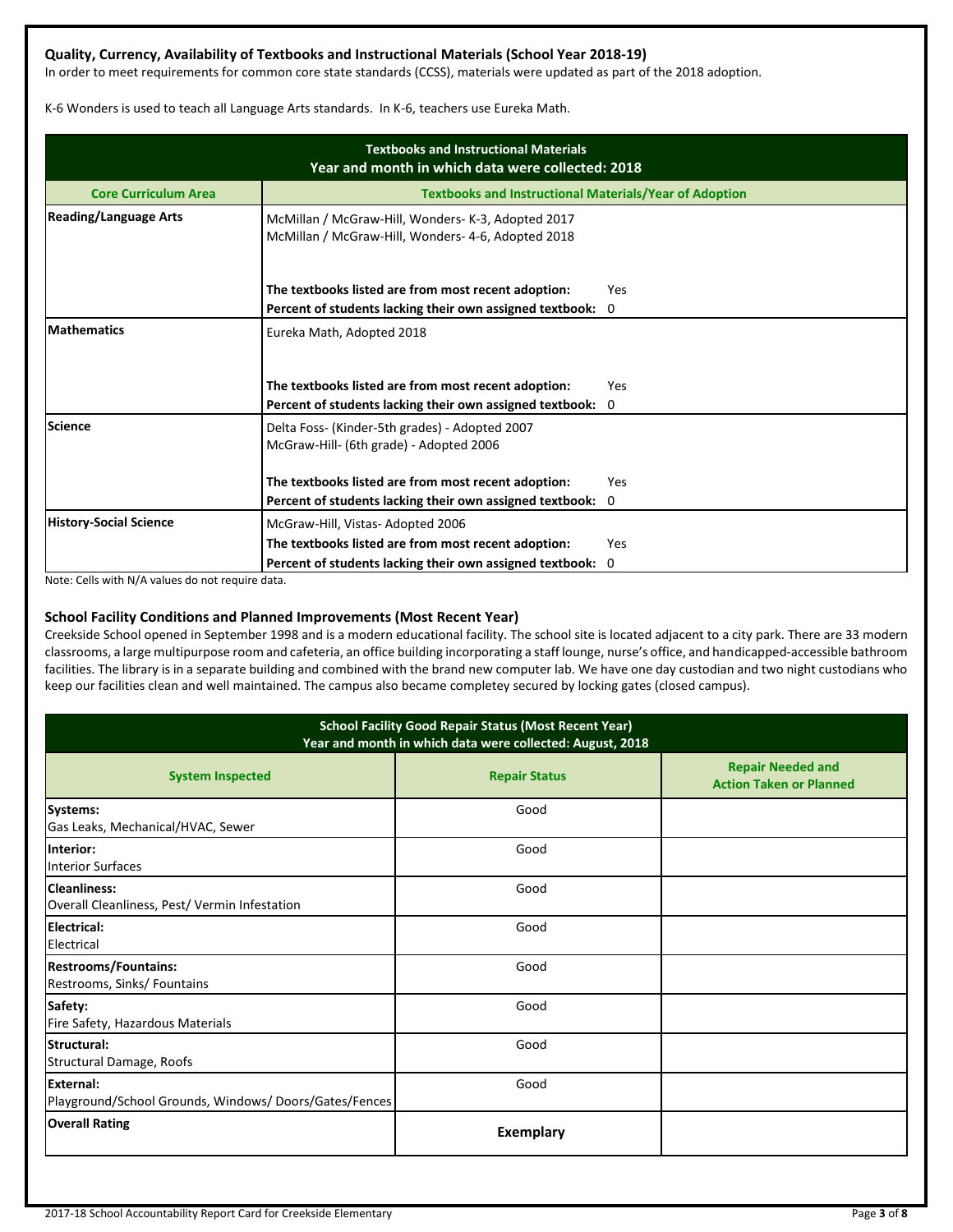## **B. Pupil Outcomes**

#### **State Priority: Pupil Achievement**

The SARC provides the following information relevant to the State priority: Pupil Achievement (Priority 4):

- **Statewide assessments** (i.e., California Assessment of Student Performance and Progress [CAASPP] System, which includes the Smarter Balanced Summative Assessments for students in the general education population and the California Alternate Assessments [CAAs] for English language arts/literacy [ELA] and mathematics given in grades three through eight and grade eleven. Only eligible students may participate in the administration of the CAAs. CAAs items are aligned with alternate achievement standards, which are linked with the Common Core State Standards [CCSS] for students with the most significant cognitive disabilities); and
- The percentage of students who have successfully completed courses that satisfy the requirements for entrance to the University of California and the California State University, or career technical education sequences or programs of study

| 2017-18 CAASPP Results for All Students                                                 |           |               |           |                 |           |              |  |
|-----------------------------------------------------------------------------------------|-----------|---------------|-----------|-----------------|-----------|--------------|--|
| Percent of Students Meeting or Exceeding the State Standards<br>$2$ (grades 3-8 and 11) |           |               |           |                 |           |              |  |
| <b>Subject</b>                                                                          |           | <b>School</b> |           | <b>District</b> |           | <b>State</b> |  |
|                                                                                         | $16 - 17$ | $17 - 18$     | $16 - 17$ | $17 - 18$       | $16 - 17$ | $17 - 18$    |  |
| <b>ELA</b>                                                                              | 37.0      | 33.0          | 28.0      | 32.0            | 48.0      | 50.0         |  |
| Math                                                                                    | 30.0      | 25.0          | 21.0      | 23.0            | 37.0      | 38.0         |  |

Note: Percentages are not calculated when the number of students tested is ten or less, either because the number of students in this category is too small for statistical accuracy or to protect student privacy.

Note: ELA and mathematics test results include the Smarter Balanced Summative Assessment and the CAA. The "Percent Met or Exceeded" is calculated by taking the total number of students who met or exceeded the standard on the Smarter Balanced Summative Assessment plus the total number of students who met the standard (i.e., achieved Level 3–Alternate) on the CAAs divided by the total number of students who participated in both assessments.

#### **CAASPP Test Results in Science for All Students**

**Percent of Students Scoring at Proficient or Advanced (meeting or exceeding the state standards)**

|                | lineeting of exceeding the state standards, |               |                 |           |              |           |
|----------------|---------------------------------------------|---------------|-----------------|-----------|--------------|-----------|
| <b>Subject</b> |                                             | <b>School</b> | <b>District</b> |           | <b>State</b> |           |
|                | $16 - 17$                                   | $17 - 18$     | $16 - 17$       | $17 - 18$ | $16 - 17$    | $17 - 18$ |
| <b>Science</b> | N/A                                         | N/A           | N/A             | N/A       | N/A          | N/A       |
|                | .                                           | $\sim$ $\sim$ | $\sim$ $\sim$   |           |              |           |

Note: Cells with N/A values do not require data.

Note: The 2016–17 and 2017–18 data are not available. The CDE is developing a new science assessment based on the Next Generation Science Standards for California Public Schools (CA NGSS). The CAST was pilot-tested in spring 2017 and field-tested in spring 2018. The CAST will be administered operationally during the 2018–19 school year. The CAA for Science was pilot-tested for two years (i.e., 2016–17 and 2017–18) and the CAA for Science will be field-tested in 2018–19.

Note: Science test results include the CAST and the CAA for Science. The "Percent Met or Exceeded" is calculated by taking the total number of students who met or exceeded the standard on the CAST plus the total number of students who met the standard (i.e., achieved Level 3–Alternate) on the CAA for Science divided by the total number of students who participated on both assessments.

#### **State Priority: Other Pupil Outcomes**

The SARC provides the following information relevant to the State priority: Other Pupil Outcomes (Priority 8):

Pupil outcomes in the subject area of physical education

| Grade |        | 2017-18 Percent of Students Meeting Fitness Standards |        |
|-------|--------|-------------------------------------------------------|--------|
| Level | 4 of 6 | 5 of 6                                                | 6 of 6 |
|       | วก จ   | 6.3                                                   |        |

Percentages are not calculated when the number of students tested is ten or less, either because the number of students in this category is too small for statistical accuracy or to protect student privacy.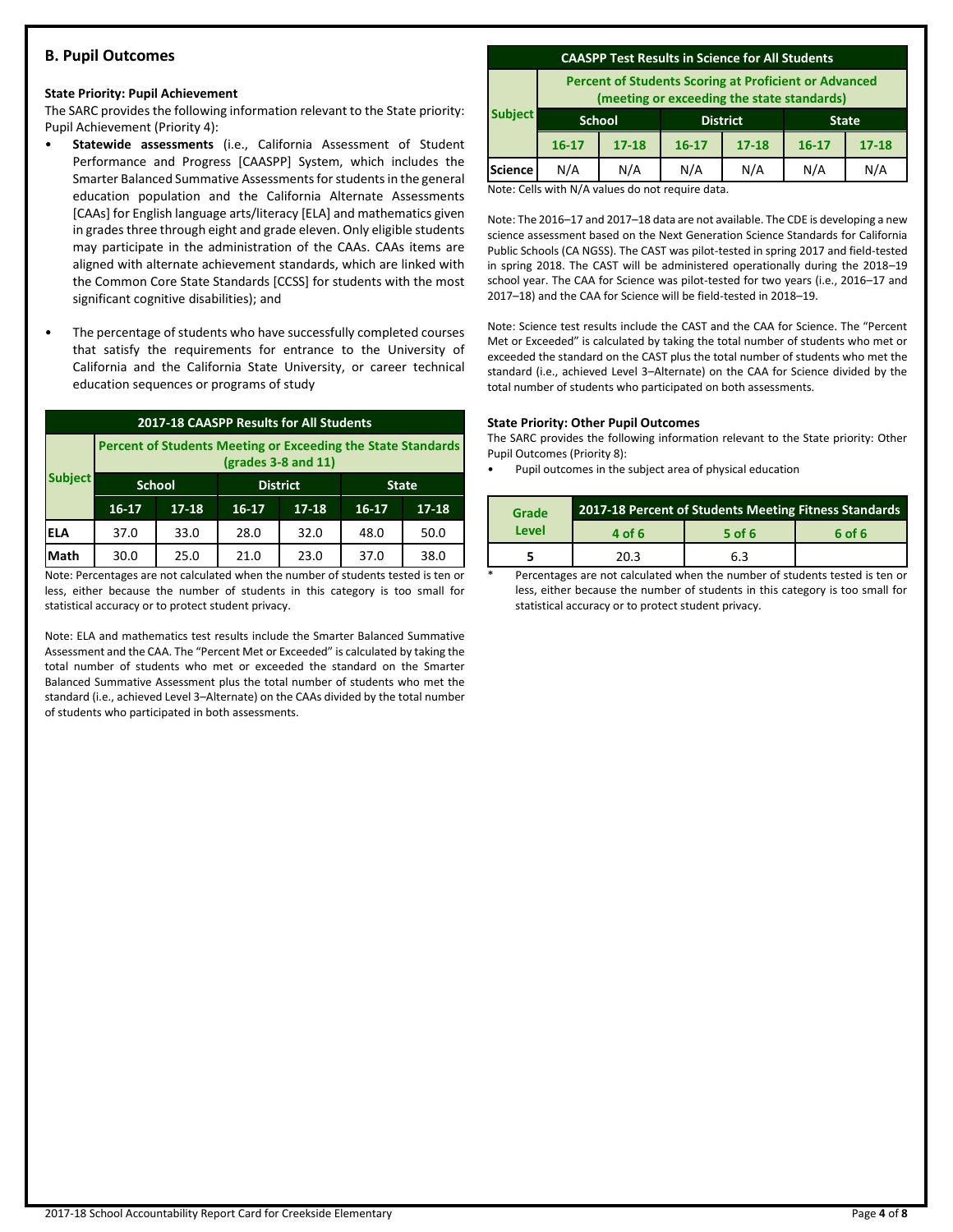| School Year 2017-18 CAASPP Assessment Results - English Language Arts (ELA)<br>Disaggregated by Student Groups, Grades Three through Eight and Eleven |                                   |                                |                                 |                                          |  |
|-------------------------------------------------------------------------------------------------------------------------------------------------------|-----------------------------------|--------------------------------|---------------------------------|------------------------------------------|--|
| <b>Student Group</b>                                                                                                                                  | <b>Total</b><br><b>Enrollment</b> | <b>Number</b><br><b>Tested</b> | <b>Percent</b><br><b>Tested</b> | <b>Percent</b><br><b>Met or Exceeded</b> |  |
| <b>All Students</b>                                                                                                                                   | 399                               | 397                            | 99.50                           | 33.00                                    |  |
| Male                                                                                                                                                  | 218                               | 216                            | 99.08                           | 30.56                                    |  |
| Female                                                                                                                                                | 181                               | 181                            | 100.00                          | 35.91                                    |  |
| <b>Black or African American</b>                                                                                                                      | $\overline{a}$                    | $- -$                          | $-1$                            | $\overline{\phantom{a}}$                 |  |
| Asian                                                                                                                                                 | 17                                | 16                             | 94.12                           | 56.25                                    |  |
| <b>Filipino</b>                                                                                                                                       | 16                                | 16                             | 100.00                          | 81.25                                    |  |
| <b>Hispanic or Latino</b>                                                                                                                             | 326                               | 325                            | 99.69                           | 29.54                                    |  |
| Native Hawaiian or Pacific Islander                                                                                                                   | --                                | --                             | --                              | --                                       |  |
| White                                                                                                                                                 | 14                                | 14                             | 100.00                          | 57.14                                    |  |
| <b>Two or More Races</b>                                                                                                                              | $-$                               | $\overline{a}$                 | --                              | --                                       |  |
| <b>Socioeconomically Disadvantaged</b>                                                                                                                | 277                               | 276                            | 99.64                           | 27.17                                    |  |
| <b>English Learners</b>                                                                                                                               | 230                               | 228                            | 99.13                           | 27.63                                    |  |
| <b>Students with Disabilities</b>                                                                                                                     | 35                                | 34                             | 97.14                           | 11.76                                    |  |
| <b>Students Receiving Migrant Education Services</b>                                                                                                  | 14                                | 14                             | 100.00                          | 7.14                                     |  |
| <b>Foster Youth</b>                                                                                                                                   | --                                |                                |                                 | --                                       |  |

Note: ELA test results include the Smarter Balanced Summative Assessment and the CAA. The "Percent Met or Exceeded" is calculated by taking the total number of students who met or exceeded the standard on the Smarter Balanced Summative Assessment plus the total number of students who met the standard (i.e., achieved Level 3–Alternate) on the CAAs divided by the total number of students who participated in both assessments.

Note: Double dashes (--) appear in the table when the number of students is ten or less, either because the number of students in this category is too small for statistical accuracy or to protect student privacy.

Note: The number of students tested includes all students who participated in the test whether they received a score or not; however, the number of students tested is not the number that was used to calculate the achievement level percentages. The achievement level percentages are calculated using only students who received scores.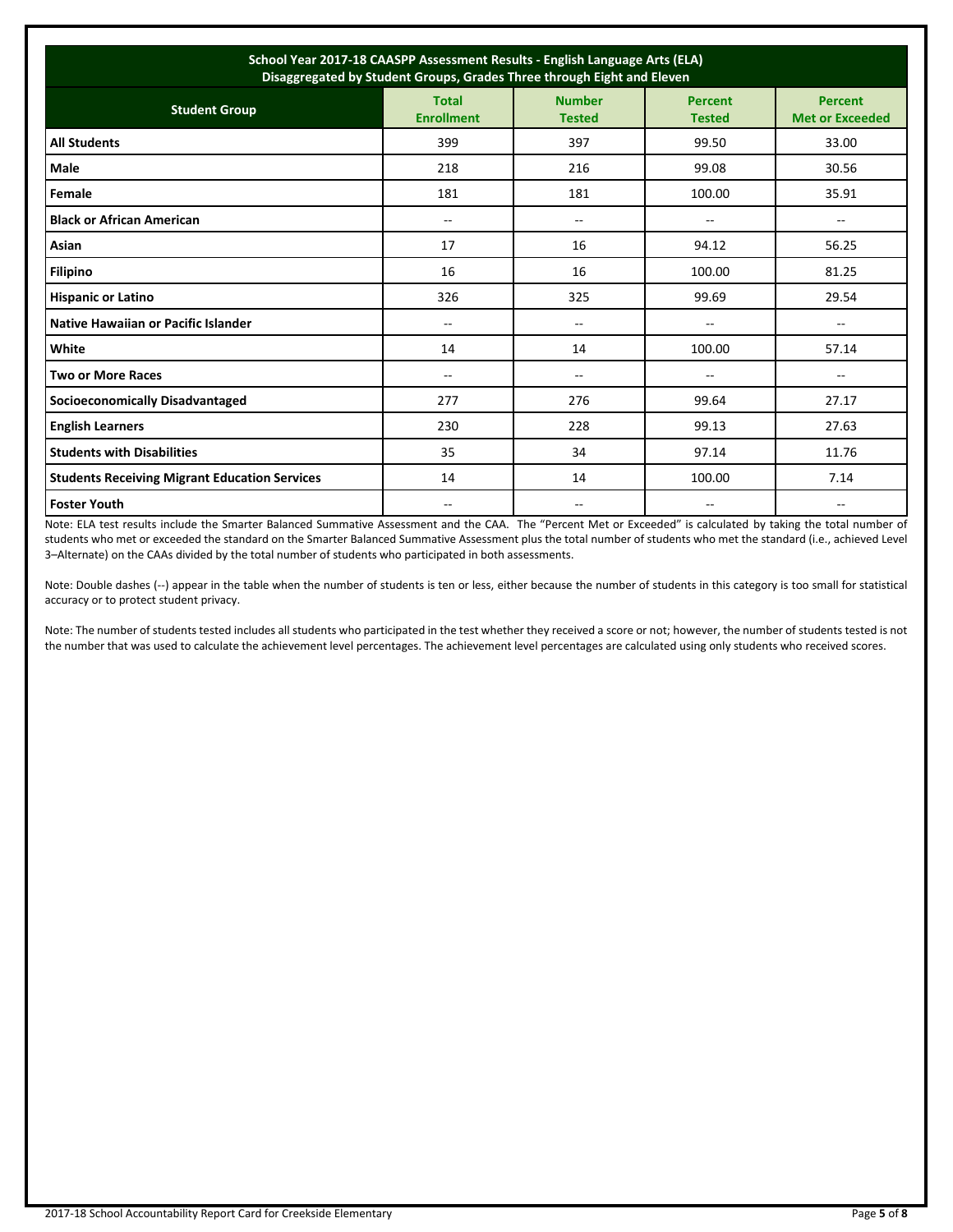| School Year 2017-18 CAASPP Assessment Results - Mathematics<br>Disaggregated by Student Groups, Grades Three through Eight and Eleven                                      |     |                |                          |                          |  |  |  |
|----------------------------------------------------------------------------------------------------------------------------------------------------------------------------|-----|----------------|--------------------------|--------------------------|--|--|--|
| <b>Number</b><br><b>Total</b><br><b>Percent</b><br><b>Percent</b><br><b>Student Group</b><br><b>Enrollment</b><br><b>Met or Exceeded</b><br><b>Tested</b><br><b>Tested</b> |     |                |                          |                          |  |  |  |
| <b>All Students</b>                                                                                                                                                        | 399 | 396            | 99.25                    | 25.25                    |  |  |  |
| Male                                                                                                                                                                       | 218 | 215            | 98.62                    | 27.91                    |  |  |  |
| Female                                                                                                                                                                     | 181 | 181            | 100                      | 22.1                     |  |  |  |
| <b>Black or African American</b>                                                                                                                                           | $-$ | $\overline{a}$ | $\overline{\phantom{a}}$ | $\overline{\phantom{a}}$ |  |  |  |
| Asian                                                                                                                                                                      | 17  | 16             | 94.12                    | 50                       |  |  |  |
| <b>Filipino</b>                                                                                                                                                            | 16  | 16             | 100                      | 62.5                     |  |  |  |
| <b>Hispanic or Latino</b>                                                                                                                                                  | 326 | 325            | 99.69                    | 21.23                    |  |  |  |
| Native Hawaiian or Pacific Islander                                                                                                                                        | $-$ | --             | $\overline{a}$           | --                       |  |  |  |
| White                                                                                                                                                                      | 14  | 14             | 100                      | 42.86                    |  |  |  |
| <b>Two or More Races</b>                                                                                                                                                   | $-$ | --             | $-$                      | --                       |  |  |  |
| <b>Socioeconomically Disadvantaged</b>                                                                                                                                     | 277 | 275            | 99.28                    | 21.45                    |  |  |  |
| <b>English Learners</b>                                                                                                                                                    | 230 | 227            | 98.7                     | 18.06                    |  |  |  |
| <b>Students with Disabilities</b>                                                                                                                                          | 35  | 34             | 97.14                    | 11.76                    |  |  |  |
| <b>Students Receiving Migrant Education Services</b>                                                                                                                       | 14  | 14             | 100                      | 7.14                     |  |  |  |
| <b>Foster Youth</b>                                                                                                                                                        |     |                | --                       |                          |  |  |  |

Note: Mathematics test results include the Smarter Balanced Summative Assessment and the CAA. The "Percent Met or Exceeded" is calculated by taking the total number of students who met or exceeded the standard on the Smarter Balanced Summative Assessment plus the total number of students who met the standard (i.e., achieved Level 3–Alternate) on the CAAs divided by the total number of students who participated in both assessments.

Note: Double dashes (--) appear in the table when the number of students is ten or less, either because the number of students in this category is too small for statistical accuracy or to protect student privacy.

Note: The number of students tested includes all students who participated in the test whether they received a score or not; however, the number of students tested is not the number that was used to calculate the achievement level percentages. The achievement level percentages are calculated using only students who received scores.

## **C. Engagement**

#### **State Priority: Parental Involvement**

- The SARC provides the following information relevant to the State priority: Parental Involvement (Priority 3):
- Efforts the school district makes to seek parent input in making decisions for the school district and each school site

#### **Opportunities for Parental Involvement (School Year 2018-19)**

In the 2017-2018 school year our parent involvement included multiple LCAP meetings to inform parents of the new LCFF funding allotments. We have bimonthly Parent "Coffee Klatches" that provide parents the opportunity to have informal coffee meetings with the Principal as a way to provide feedback. The Creekside Parent Teacher Club (PTO) involves parents and staff in raising funds to support student academic achievement. The PTO supports many valued additions to the Creekside curriculum, including educational field trips, supplemental reading materials, Literacy Month activities. Creekside parents participate in school governance through the School Site Council, the English Learner Advisory Committee, and the District English Learner Advisory Committee. During this school year we also held parenting classes. Creekside offered the Parenting Partners Program which consisted of eight workshops providing leadership and communication skills to parents. In addition, we offered the Positive Parenting Program which provided a ten class course focusing on positive relationships between parents and children. For more information about how to get involved at your school, please contact Mr. Jose Juan Urquizo, School Principal at (831) 753-5252.

#### **State Priority: School Climate**

The SARC provides the following information relevant to the State priority: School Climate (Priority 6):

- Pupil suspension rates;
- Pupil expulsion rates; and
- Other local measures on the sense of safety.

## **School Safety Plan**

The safety of students and staff is a top priority at Creekside. The buildings and grounds are monitored and inspected each morning by the head custodian and the administration to note potential physical dangers. Supervisors, custodians, and administrators consistently monitor the school site for adults entering the campus. All visitors are directed to check in and out at the front office and wear a visitor badge while on campus. We hold monthly safety meetings with the yard supervisor staff to review safety procedures.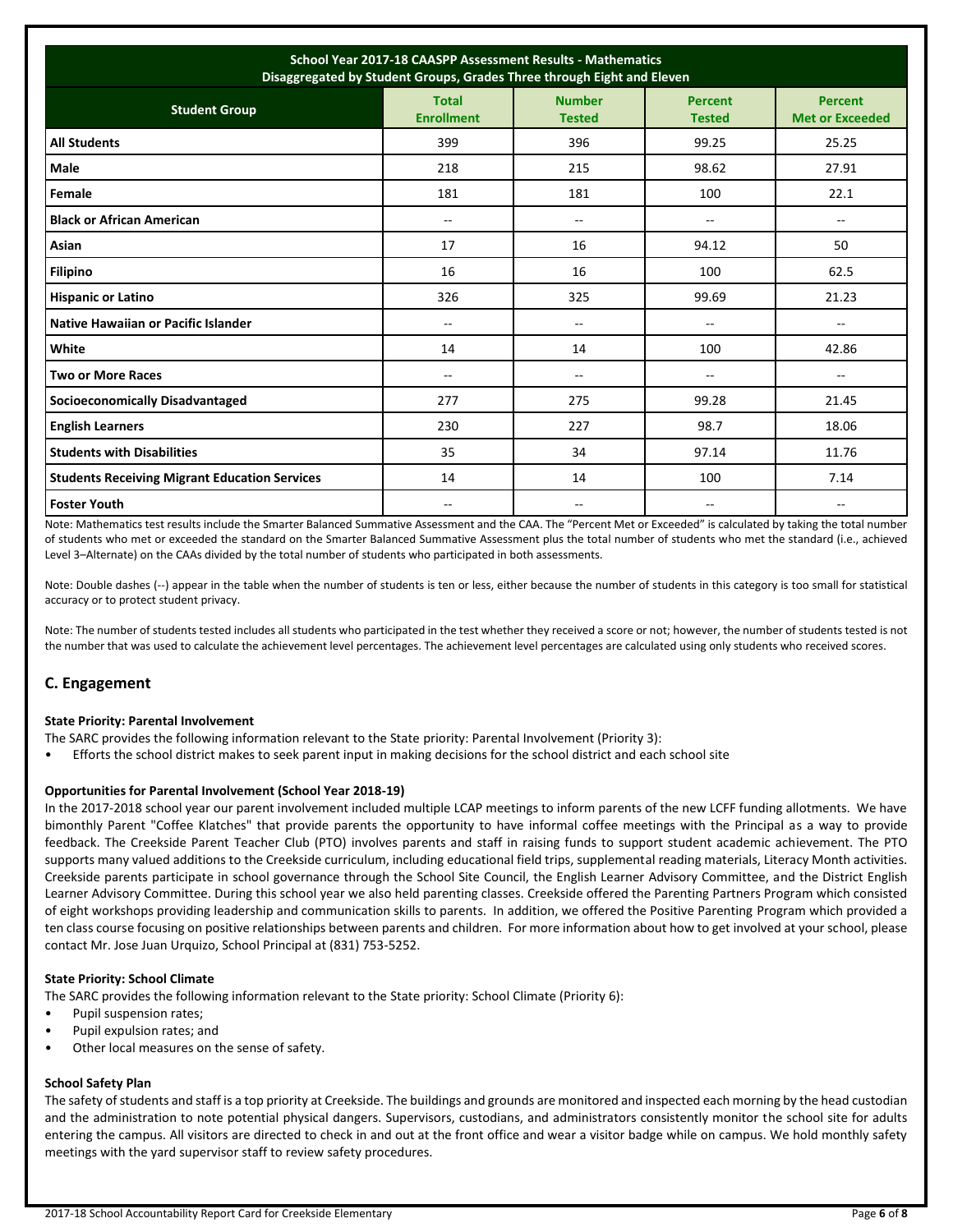The initial School Safety Plan was developed by a safety committee consisting of school administration, teachers, parents, and classified employees and approved at a public meeting on October 6, 1998. The most current revision was completed in Spring 2018. We conduct fire, earthquake, hostile intruder, or evacuation safety drills monthly. Our safety committee members attended an initial training on the A.L.I.C.E protocol and has begun discussing these procedures with our entire staff.

| <b>Suspensions and Expulsions</b> |         |         |         |  |  |
|-----------------------------------|---------|---------|---------|--|--|
| <b>School</b>                     | 2015-16 | 2016-17 | 2017-18 |  |  |
| <b>Suspensions Rate</b>           | 0.0     | 0.0     | 3.8     |  |  |
| <b>Expulsions Rate</b>            | 0.0     | 0.0     | 0.0     |  |  |
| <b>District</b>                   | 2015-16 | 2016-17 | 2017-18 |  |  |
| <b>Suspensions Rate</b>           | 1.0     | 0.5     | 1.5     |  |  |
| <b>Expulsions Rate</b>            | 0.0     | 0.0     | 0.0     |  |  |
| <b>State</b>                      | 2015-16 | 2016-17 | 2017-18 |  |  |
| <b>Suspensions Rate</b>           | 3.7     | 3.7     | 3.5     |  |  |
| <b>Expulsions Rate</b>            | 0.1     | 0.1     | 0.1     |  |  |

## **D. Other SARC Information**

The information in this section is required to be in the SARC but is not included in the state priorities for LCFF.

| Academic Counselors and Other Support Staff at this School |    |  |  |  |  |
|------------------------------------------------------------|----|--|--|--|--|
| <b>Number of Full-Time Equivalent (FTE)</b>                |    |  |  |  |  |
| <b>Academic Counselor</b>                                  | O  |  |  |  |  |
| <b>Counselor (Social/Behavioral or Career Development)</b> |    |  |  |  |  |
| Library Media Teacher (Librarian)                          |    |  |  |  |  |
| Library Media Services Staff (Paraprofessional)            | .5 |  |  |  |  |
| Psychologist                                               | .5 |  |  |  |  |
| <b>Social Worker</b>                                       | ი  |  |  |  |  |
| <b>Nurse</b>                                               | 0  |  |  |  |  |
| Speech/Language/Hearing Specialist                         | .5 |  |  |  |  |
| <b>Resource Specialist (non-teaching)</b>                  |    |  |  |  |  |
| Other                                                      |    |  |  |  |  |
| <b>Average Number of Students per Staff Member</b>         |    |  |  |  |  |
| <b>Academic Counselor</b>                                  |    |  |  |  |  |

\* One Full Time Equivalent (FTE) equals one staff member working full time; one FTE could also represent two staff members who each work 50 percent of full time.

| Average Class Size and Class Size Distribution (Elementary) |                           |         |          |                              |           |   |                 |       |                                         |                |                |  |
|-------------------------------------------------------------|---------------------------|---------|----------|------------------------------|-----------|---|-----------------|-------|-----------------------------------------|----------------|----------------|--|
|                                                             |                           |         |          | <b>Number of Classrooms*</b> |           |   |                 |       |                                         |                |                |  |
| Grade                                                       | <b>Average Class Size</b> |         | $1 - 20$ |                              | $21 - 32$ |   |                 | $33+$ |                                         |                |                |  |
|                                                             | 2015-16                   | 2016-17 | 2017-18  | 2015-16                      | 2016-17   |   | 2017-18 2015-16 |       | 2016-17 2017-18 2015-16 2016-17 2017-18 |                |                |  |
| К                                                           | 22                        | 22      | 24       | 3                            | 2         | 1 | 3               | 3     | 3                                       |                |                |  |
| 1                                                           | 24                        | 22      | 27       |                              | 1         |   | 4               | 3     | 3                                       |                |                |  |
| 2                                                           | 27                        | 24      | 19       |                              |           | 3 | 3               | 4     | $\overline{2}$                          |                |                |  |
| 3                                                           | 29                        | 27      | 25       |                              |           |   | 3               | 3     | 4                                       |                |                |  |
| 4                                                           | 32                        | 28      | 26       |                              |           | 1 | 1               | 3     | 3                                       | $\overline{2}$ |                |  |
| 5                                                           | 33                        | 28      | 26       |                              | 1         |   |                 | 4     | 3                                       | 3              |                |  |
| 6                                                           | 29                        | 33      | 30       | 1                            |           |   |                 | 1     | 4                                       | 3              | $\overline{2}$ |  |
| Other                                                       | 33                        | 12      |          |                              | 1         |   |                 |       |                                         | 1              |                |  |

Number of classes indicates how many classes fall into each size category (a range of total students per class).